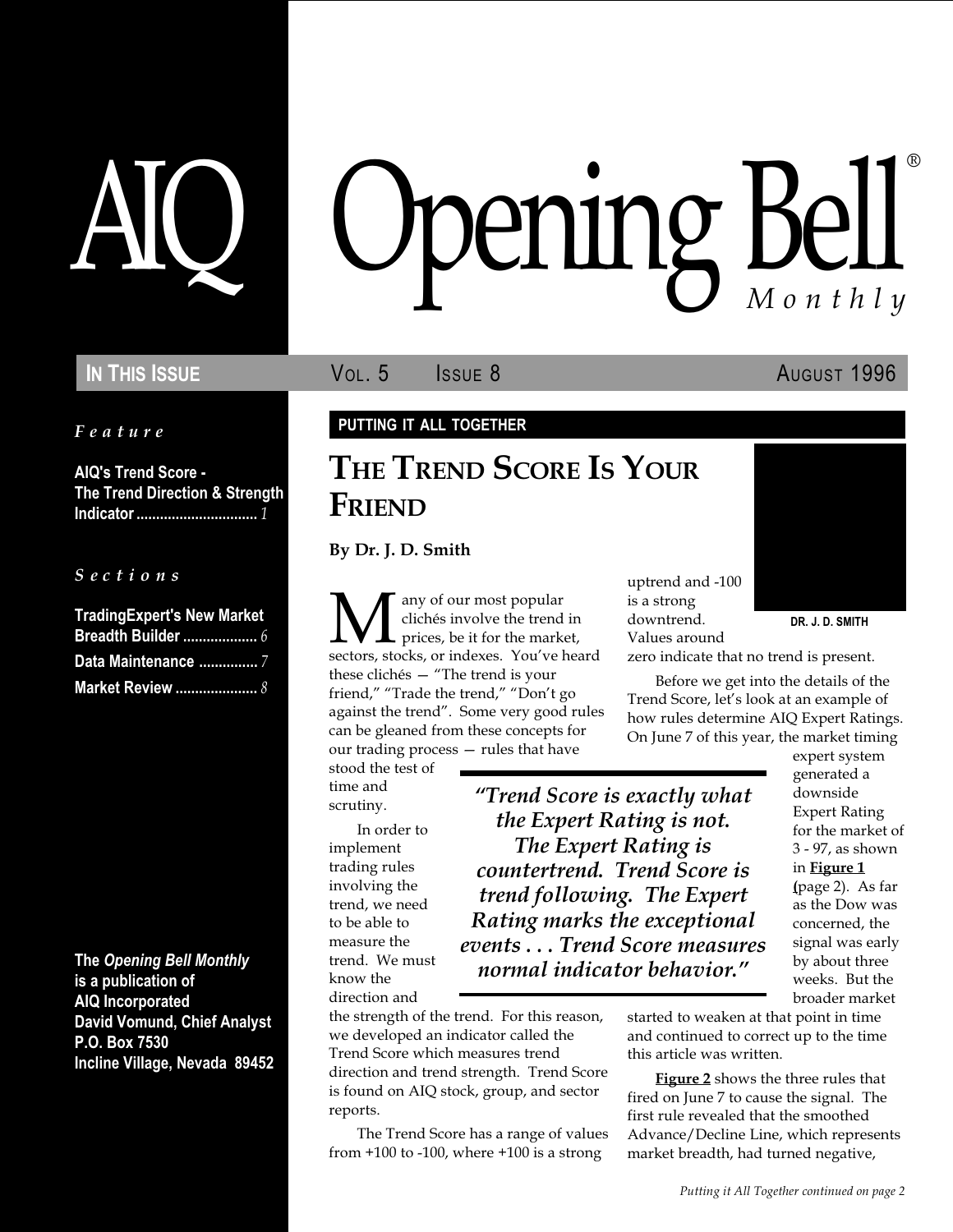## AIQ Opening Bell

#### PUTTING IT ALL TOGETHER continued ...

that down volume was greater than up volume, and average declining issues were greater than the average advancing issues. Together these indications created a bearish sign.

The next rule fired because the Price Phase indicated advancing prices (the Dow advanced 30 points that day) but Volume Accumulation Percentage indicated that money was flowing from the market. This nonconformation provided another bearish sign.

The last rule fired because the High/Low indicator, a very stable and consistent indicator measuring market breadth, reversed direction and started moving in a bearish direction. Another bearish sign.

Each of the rules in the expert system has an assigned weight, and when a rule fires the rule weight is combined with other weights from other rules into an Expert Rating. On June 7, three bearish rules fired and the result was the 3 - 97 bearish Expert Rating for the market. Later, I will compare this type of expert system with the special type of expert system that is used in determining the Trend Score.

Returning to our example, we would need some confirmation before turning completely bearish at this point in time. The Weighted Action List on this date had an Up/Down Signal

#### PLEASE SEND CORRESPONDENCE TO:

Opening Bell Monthly G.R. Barbor, Editor P.O. Box 7530 Incline Village, NV 89452

AIQ Opening Bell Monthly does not intend to make trading recommendations, nor do we publish, keep or claim any track records. It is designed as a serious tool to aid investors in their trading decisions through the use of AIQ software and an increased familiarity with technical indicators and trading strategies. AIQ reserves the right to use or edit submissions.

For subscription information, phone 1-800-332-2999 or 1-702-831-2999.

© 1993-1996, AIQ Systems





Ratio of  $22 - 78$  - bearish certainly, but not enough to confirm the Expert Rating.

#### Using Trend Score to Confirm a Market Expert Rating

The Daily Group Analysis report for the AIQ Pyramid group structure for June 7 is shown in Figure 3. AIQ's group and sector reports are sorted by Trend Score. The Score at the top of the June 7 group report is 68 - 32,

meaning that 68% of the groups in the AIQ Pyramid are in an uptrend. The Trend Score was computed for each group and 68% of the groups were in an uptrend while 32% were heading down. That's still bullish.

The Delta value at the top of the report is 28 - 72, indicating that 72% of the groups had decreasing Trend Scores from the previous period. Now that is bearish. Delta, a very good broad market indicator, is indicating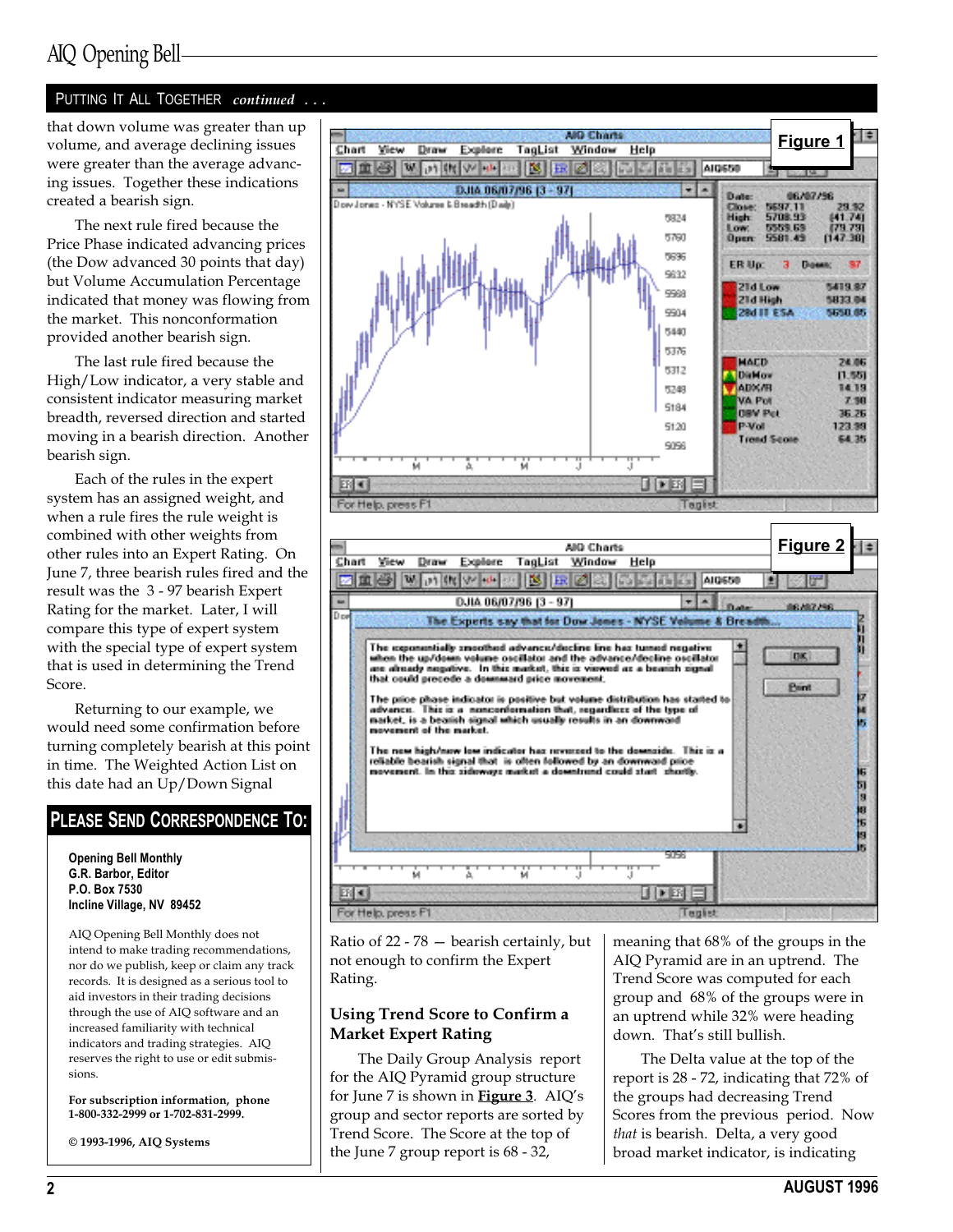#### PUTTING IT ALL TOGETHER continued . . .

that a downward price movement is already in  $\vert$ progress.

A nimble trader could look at the groups at the bottom of Figure 3 for stocks to short. A more conservative trader would at the very least tighten stops, and wait for further confirmation of the Expert Rating.

A week later, the Dow had dropped 50 points. The indicator barometer on the market screen was showing red indicators and 51% of the groups in the AIQ Pyramid were now in a downtrend. Figure 4 is the bottom section of the Group Analysis report for June 14. The correction was firmly in place. The nimble trader was counting profits, and the more conservative trader was starting to clear long positions as stops were triggered and looking for short positions  $-$  or at least for a money market account to weather the coming storm.

The Group Analysis report in Figure 4 is the perfect place to look for stocks to short. The groups that were in strong downtrends a week prior are still there but additional groups have rotated downward and offer opportunities for short positions.

As more and more groups show strong downtrends, the DTS (Delta Trend Score) column becomes more important. DTS shows the change in the Trend Score from the previous period. We use this to show which groups are new arrivals to the extreme ends of the report. For example, Railroads in Figure 4 has a Trend Score of -100, a strong downtrend, with a Delta of -26, which shows that this group just made the bottom of the report on June 14. The group has rotated down and is currently in the early stages of a strong downtrend.

**Figure 5** shows another of the groups from the June 14 Group Analysis report. Precious Metals was in a strong downtrend the prior week, according to its Trend Score, and still is. As Figure 5 shows, opportunities in the Precious Metals Group are still available in mid-June.

This example shows how Trend Score can be used to confirm a market timing Expert Rating, and then used to select groups offering the most opportunities for profits in the prevailing market direction.

#### How Trend Score Is Determined

Now, exactly what is the Trend Score. Trend Score is exactly what the Expert Rating is not. The Expert Rating is countertrend. Trend Score is

Putting It All Together continued on page

| <b>Beports</b>                                                       | Settings                                                                                                    | <b>View</b><br>Generate                                                           |                                    |                                                                    |                                             |                                        |                                                       |                                           |                                          |                                                       |                                          |                                                                       |
|----------------------------------------------------------------------|-------------------------------------------------------------------------------------------------------------|-----------------------------------------------------------------------------------|------------------------------------|--------------------------------------------------------------------|---------------------------------------------|----------------------------------------|-------------------------------------------------------|-------------------------------------------|------------------------------------------|-------------------------------------------------------|------------------------------------------|-----------------------------------------------------------------------|
| 驴                                                                    | <u>distrial</u>                                                                                             | Crissia)                                                                          | Help<br>Chart                      | Fundamentals   Menu                                                |                                             |                                        | Build List                                            |                                           |                                          |                                                       | Figure 3                                 |                                                                       |
|                                                                      |                                                                                                             |                                                                                   | <b>Daily Group Analysis 6/7/96</b> |                                                                    |                                             |                                        |                                                       |                                           |                                          |                                                       |                                          | ٠                                                                     |
|                                                                      | 68+ 32-                                                                                                     | Delta 28+ 72-                                                                     |                                    | Ave Delta 18+ 16-                                                  |                                             |                                        |                                                       |                                           |                                          |                                                       |                                          |                                                                       |
| Score                                                                |                                                                                                             |                                                                                   |                                    |                                                                    |                                             |                                        |                                                       |                                           |                                          |                                                       |                                          |                                                                       |
| Symbol                                                               | Group                                                                                                       |                                                                                   |                                    | TS                                                                 | DTS                                         | num                                    |                                                       |                                           |                                          | up% din& mdo dini mfo                                 |                                          |                                                                       |
| 4600A<br>3700A                                                       | Ploelines                                                                                                   | Transportation Equipment                                                          |                                    | 所引<br>(67)                                                         | 11141<br>13                                 | 5<br>4                                 | 40<br>25                                              | 20<br>25                                  | D<br>50                                  | D<br>25                                               | 100<br>75                                |                                                                       |
| 2905A                                                                | Dienicali, Connodiy                                                                                         |                                                                                   |                                    | תיהן                                                               | ιл                                          | 6                                      | 15                                                    | 15                                        | 15                                       | 33                                                    | 33                                       |                                                                       |
| 737UA                                                                |                                                                                                             | Software & Processing                                                             |                                    | תיהן                                                               | в                                           | 5                                      | 40                                                    | zo                                        | 40                                       | 60                                                    | 40                                       |                                                                       |
| 357UA                                                                | Industrial, Technology                                                                                      |                                                                                   |                                    | [74]                                                               | D                                           | 2                                      | D                                                     | D                                         | 50                                       | 50                                                    | 50                                       |                                                                       |
| 5812A<br>2300A                                                       | Restaurants<br>Diothing & Fabrico                                                                           |                                                                                   |                                    | 商<br>וזיהן                                                         | (22)<br>124                                 | 2<br>J                                 | D<br>55                                               | D<br>33                                   | 50<br>D                                  | 50<br>D                                               | O<br>66                                  |                                                                       |
| 4830A                                                                | Media-Broadcasting                                                                                          |                                                                                   |                                    | [79]                                                               | $\Box$                                      | E                                      | 33                                                    | D                                         | 33                                       | 33                                                    | 66                                       |                                                                       |
| 4920A                                                                | <b>Gas Conpanies</b>                                                                                        |                                                                                   |                                    | 1921                                                               | (23)                                        | 5                                      | 40                                                    | D                                         | D                                        | D                                                     | 40                                       |                                                                       |
| <b>7000A</b><br>2600A                                                | Lodging                                                                                                     |                                                                                   |                                    | 防〕                                                                 | B<br>D                                      | J<br>10                                | 33<br>30                                              | D<br>10                                   | 33<br>D                                  | 33                                                    | 33<br>50                                 |                                                                       |
| 2838A                                                                |                                                                                                             | Paper & Forest Products<br>Advanced Medical Devices                               |                                    | (88<br>1891                                                        | D                                           | 4                                      | 75                                                    | D                                         | 50                                       | 20<br>D                                               | 75                                       |                                                                       |
| 3050A                                                                | Industrial, Diversified                                                                                     |                                                                                   |                                    | 19U)                                                               | п                                           | 4                                      | 25                                                    | 25                                        | 25                                       | 50                                                    | 25                                       |                                                                       |
| 3310A                                                                | Steel                                                                                                       |                                                                                   |                                    | 1981)                                                              | ٦                                           | 6                                      | 50                                                    | 15                                        | D                                        | 33                                                    | 33                                       |                                                                       |
| 1000A<br>33344                                                       | Metals, Non-Ferous<br>Akarimun                                                                              |                                                                                   |                                    | [33]<br>(100)                                                      | [31]<br>D                                   | J<br>5                                 | 55<br>D                                               | D<br>D                                    | D<br>D                                   | 55<br>20                                              | 33<br>o                                  |                                                                       |
| 1042A                                                                | Metals, Precious                                                                                            |                                                                                   |                                    | 11001                                                              | (33)                                        | 15                                     | 73                                                    | 13                                        | D                                        | D                                                     | 13                                       |                                                                       |
|                                                                      |                                                                                                             |                                                                                   |                                    |                                                                    |                                             |                                        |                                                       |                                           |                                          |                                                       |                                          |                                                                       |
| Fann View                                                            |                                                                                                             |                                                                                   |                                    |                                                                    |                                             |                                        |                                                       |                                           |                                          |                                                       | NUM                                      |                                                                       |
|                                                                      |                                                                                                             |                                                                                   |                                    |                                                                    |                                             |                                        |                                                       |                                           |                                          |                                                       |                                          |                                                                       |
|                                                                      |                                                                                                             |                                                                                   |                                    |                                                                    |                                             |                                        |                                                       |                                           |                                          |                                                       |                                          |                                                                       |
|                                                                      |                                                                                                             |                                                                                   |                                    | AIO Reports                                                        |                                             |                                        |                                                       |                                           |                                          |                                                       | Figure 4                                 |                                                                       |
| <b>Beports</b>                                                       | Settings                                                                                                    | View<br>Generate                                                                  | Help                               |                                                                    |                                             |                                        |                                                       |                                           |                                          |                                                       |                                          |                                                                       |
| ņ,                                                                   | <b>BISIDIA</b>                                                                                              | Caluria)                                                                          | Chart                              | Fundamentals   Menu                                                |                                             |                                        | Build List                                            |                                           |                                          |                                                       |                                          |                                                                       |
|                                                                      |                                                                                                             |                                                                                   |                                    |                                                                    |                                             |                                        |                                                       |                                           |                                          |                                                       |                                          |                                                                       |
|                                                                      |                                                                                                             |                                                                                   | Daily Group Analysis 6/14/98       |                                                                    |                                             |                                        |                                                       |                                           |                                          |                                                       |                                          |                                                                       |
| 3687A<br>33344<br>2300A<br>2912A<br>357UA<br>2838A<br>3571A          | <b>Uffice Equipment</b><br>Akminum<br>Diothing & Fabrico<br><b>Dil.</b> Secondary<br>Industrial. Technology | Advanced Medical Devices<br>Computers & Information                               |                                    | 防〕<br>197)<br>191 I<br><b>[33]</b><br>133)<br>193)<br>(38)<br>1991 | гэ<br>D<br>围<br>D<br>œ<br>U.<br>13<br>ø     | E<br>5<br>J<br>э<br>z<br>4<br>6        | 33<br>D<br>100<br>55<br>50<br>50<br>33                | D<br>33<br>D<br>D<br>11<br>50<br>25<br>15 | 33<br>D<br>D<br>55<br>D<br>D<br>D        | 跖<br>ZD<br>33<br>55<br>D<br>50<br>50                  | 33<br>60<br>ŋ<br>11<br>ŋ<br>o<br>o       |                                                                       |
| 8050A<br>2844A<br>4011A<br>2001A<br>4810A<br>4911A<br>1042A<br>3700A | Railoado<br>Food<br>Telephone Systems<br>Electric Utilities<br>Metals, Precious                             | Medical I: Biotechnology<br>Cosmetics & Personal Care<br>Transportation Equipment |                                    | 1331<br>(33)<br>נססון<br>(100)<br>11001<br>11001<br>11001<br>נסס ח | 13<br>(22)<br>(26)<br>D<br>D<br>Π<br>D<br>ß | 4<br>Z<br>5<br>6<br>э<br>Z7<br>15<br>4 | D<br>D<br>B <sub>D</sub><br>33<br>zz<br>40<br>20<br>D | 25<br>D<br>D<br>50<br>11<br>D<br>Б<br>z   | D<br>50<br>D<br>15<br>11<br>7<br>Б<br>25 | D<br>D<br>20<br>33<br>D<br>$\overline{u}$<br>33<br>50 | ಸ<br>50<br>o<br>Ū<br>11<br>Z2<br>40<br>ಸ |                                                                       |
|                                                                      |                                                                                                             |                                                                                   |                                    |                                                                    |                                             |                                        |                                                       |                                           |                                          |                                                       |                                          |                                                                       |
|                                                                      |                                                                                                             |                                                                                   |                                    |                                                                    |                                             |                                        |                                                       |                                           |                                          | t.                                                    | NUM                                      |                                                                       |
|                                                                      |                                                                                                             |                                                                                   |                                    |                                                                    |                                             |                                        |                                                       |                                           |                                          |                                                       |                                          |                                                                       |
|                                                                      |                                                                                                             |                                                                                   |                                    |                                                                    |                                             |                                        |                                                       |                                           |                                          |                                                       | Figure 5                                 |                                                                       |
|                                                                      | View<br>Draw                                                                                                | Explore                                                                           | TagList                            | <b>AIO Charts</b><br>Window                                        | Help                                        |                                        |                                                       |                                           |                                          |                                                       |                                          |                                                                       |
| Fann View<br>Chart                                                   | 医重感网膜网膜                                                                                                     |                                                                                   | M                                  | A                                                                  | 带带插曲                                        |                                        |                                                       | AI0650                                    |                                          | 회                                                     | œ                                        |                                                                       |
|                                                                      |                                                                                                             |                                                                                   |                                    |                                                                    |                                             |                                        |                                                       |                                           |                                          |                                                       |                                          |                                                                       |
|                                                                      |                                                                                                             | 42A B                                                                             |                                    |                                                                    |                                             |                                        |                                                       |                                           | Date:                                    |                                                       | 06/17/96                                 |                                                                       |
|                                                                      |                                                                                                             |                                                                                   |                                    |                                                                    |                                             |                                        | 169.96                                                |                                           | <b>Dlose:</b><br><b>High:</b>            | 136.77<br>138.60                                      |                                          |                                                                       |
|                                                                      |                                                                                                             |                                                                                   |                                    |                                                                    |                                             |                                        |                                                       |                                           | Low.                                     | 135.79                                                |                                          |                                                                       |
|                                                                      |                                                                                                             |                                                                                   |                                    |                                                                    |                                             |                                        | 163.B4                                                |                                           | <b>Open:</b>                             | 137.55                                                |                                          |                                                                       |
|                                                                      |                                                                                                             |                                                                                   |                                    |                                                                    |                                             |                                        | 158.72                                                |                                           | ER Up:                                   |                                                       | 4 Doesn                                  |                                                                       |
|                                                                      |                                                                                                             |                                                                                   |                                    |                                                                    |                                             |                                        |                                                       |                                           |                                          |                                                       |                                          |                                                                       |
|                                                                      |                                                                                                             |                                                                                   |                                    |                                                                    |                                             |                                        | 153.6                                                 |                                           |                                          | <b>Zid Low</b><br>21d High                            |                                          |                                                                       |
|                                                                      |                                                                                                             |                                                                                   |                                    |                                                                    |                                             |                                        |                                                       |                                           |                                          | 28d IT ESA                                            |                                          |                                                                       |
|                                                                      |                                                                                                             |                                                                                   |                                    |                                                                    |                                             |                                        | 149.48                                                |                                           |                                          |                                                       |                                          |                                                                       |
| Metals, Precioux (Daily)                                             |                                                                                                             |                                                                                   |                                    |                                                                    |                                             |                                        | 143.36                                                |                                           |                                          |                                                       |                                          |                                                                       |
|                                                                      |                                                                                                             |                                                                                   |                                    |                                                                    |                                             |                                        |                                                       |                                           | <b>MACD</b>                              |                                                       |                                          |                                                                       |
|                                                                      |                                                                                                             |                                                                                   |                                    |                                                                    |                                             |                                        | 139.24                                                |                                           | <b>Dirklow</b>                           |                                                       |                                          |                                                                       |
|                                                                      |                                                                                                             |                                                                                   |                                    |                                                                    |                                             |                                        | 133.12                                                |                                           | <b>ADX/R</b>                             |                                                       |                                          |                                                                       |
|                                                                      |                                                                                                             |                                                                                   |                                    |                                                                    |                                             |                                        |                                                       |                                           | VA Pot                                   | <b>OBV-Pot</b>                                        |                                          |                                                                       |
|                                                                      |                                                                                                             |                                                                                   |                                    |                                                                    |                                             | 128                                    |                                                       |                                           | $P$ -Vol                                 |                                                       |                                          | 135.58<br>157.44<br>145.75<br>(16.29)<br>(18.83)<br>(46.81)<br>165.97 |
|                                                                      |                                                                                                             |                                                                                   |                                    |                                                                    |                                             |                                        | 122.88                                                |                                           |                                          | <b>Trend Score</b>                                    |                                          | (37.83)                                                               |
|                                                                      |                                                                                                             |                                                                                   |                                    |                                                                    |                                             |                                        |                                                       |                                           |                                          |                                                       |                                          |                                                                       |
|                                                                      | м                                                                                                           | м<br>д                                                                            | J                                  |                                                                    | J                                           |                                        |                                                       |                                           |                                          |                                                       |                                          |                                                                       |
| я                                                                    |                                                                                                             |                                                                                   |                                    |                                                                    | u                                           | ER                                     |                                                       |                                           |                                          |                                                       |                                          |                                                                       |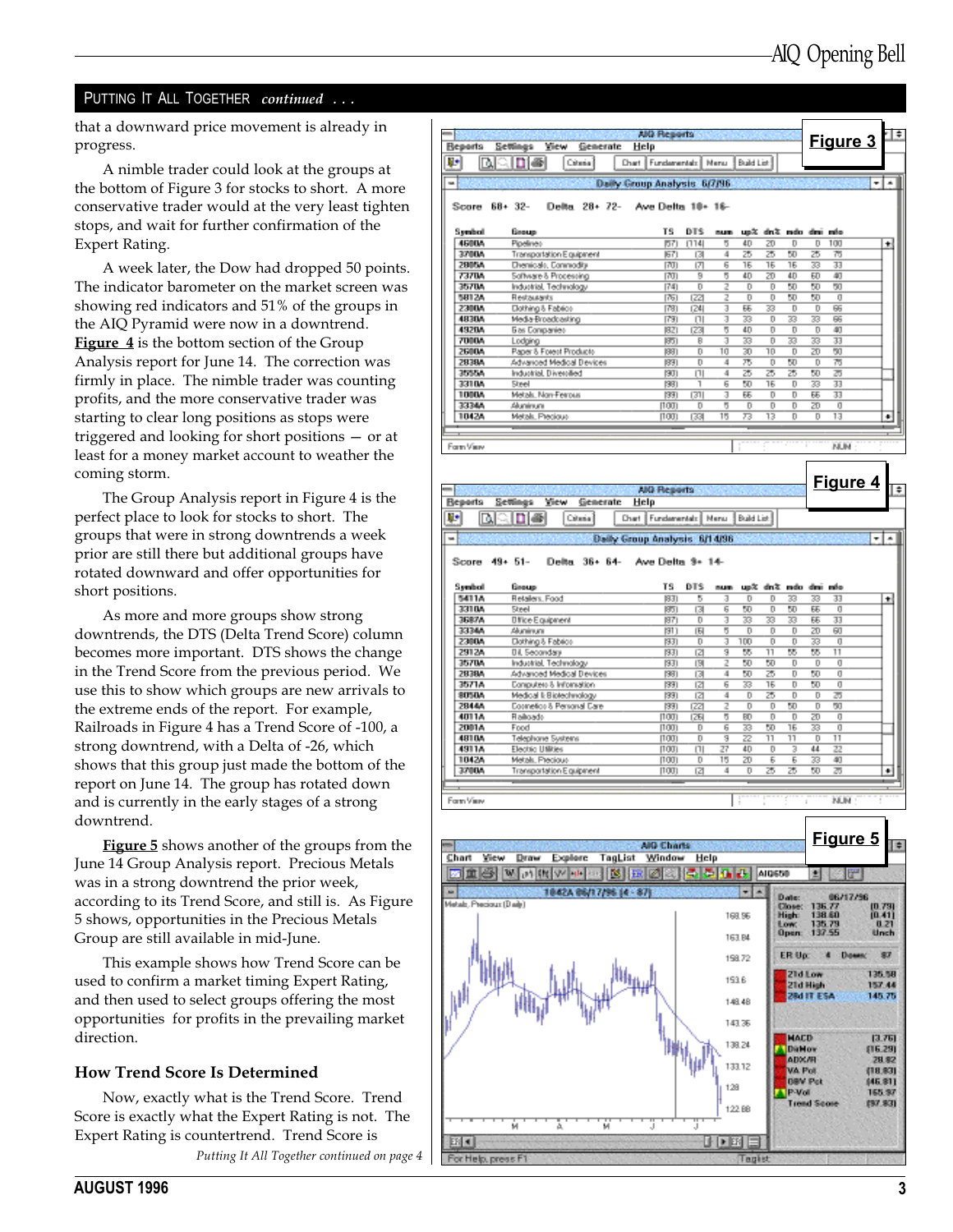## AIQ Opening Bell

#### PUTTING IT ALL TOGETHER continued ...

trend following. The Expert Rating marks the exceptional events among the indicators. Trend Score measures normal indicator behavior. And the Expert Rating is periodic, while Trend Score is a continuous measurement.

Trend Score is based on the

movement of prices, on the direction of the trend in prices and the strength of the trend, on money flow, and on supply and demand. Prices are measured by the Price Phase indicator. Trend is measured by the Directional Movement Index and ADX. Money flow is measured by Volume Accumulation Percentage. And supply and demand is measured by the Positive Volume indicator.

Each of these indicators is placed in a rule and the weights from

each of these rules is combined into the Trend Score. Here is an example of an Expert Rating rule and a Trend Score rule.

Rule 1 (Figure 6) is an Expert Rating rule. It says that if closing prices are at a 21-day high and if Volume Accumulation Percentage is less than zero, then the rule fires down. The weight assigned to the Expert Rating is the reliability of this rule to predict downward movements in prices. This is a countertrend rule. Prices are high but there is distribution, or money is flowing from the stock or index or market.

This is a periodic rule that will fire only once in a great while. If prices are at new highs and accumulation is occurring, it is normal behavior and the rule shown in Figure 6 does not fire. This rule fires only on the exceptional event when prices are at new highs and distribution is taking place.

Compare and contrast that with Rule 2 in Figure 7, a Trend Score rule. This is a trend following rule based on the Directional Movement Index. It says that if DMI is positive and increasing, there is a strong uptrend in place. But if DMI is decreasing, then prices are rolling over and a weak downtrend is starting.

On the other hand, if DMI is less than or equal to zero and DMI is decreasing, a strong downtrend exists. But if DMI is increasing, then an uptrend is starting.

This rule always fires. Of the four possible patterns in this rule, one will always exist and the rule will always provide a weight to the Trend Score expert system. The normal day-today behavior of the indicator is continually measured.

The other indicators that determine Trend Score have rules in the same form. The weights

If Close is a 21-day High and VAPCT is less than zero,  $WT = Down$ 

Rule #1



|                              |                                             |             |          |          | AIG Reports                  |                     |          |                                |                        |             |                 | <u>Figure 8</u>     |    | ŧ  |
|------------------------------|---------------------------------------------|-------------|----------|----------|------------------------------|---------------------|----------|--------------------------------|------------------------|-------------|-----------------|---------------------|----|----|
| <b>Beports</b>               | Settings<br>View                            | Generate    |          |          | Help                         |                     |          |                                |                        |             |                 |                     |    |    |
| ņ.                           | <b>De</b><br>ΓN                             | Criteria I  |          | Chart I  |                              | Fundamentals   Menu |          |                                | Build List             |             |                 |                     |    |    |
|                              |                                             |             |          |          |                              |                     |          |                                |                        |             |                 |                     |    |    |
| ۰                            | Daily Weighted Action List 5/14/96          |             |          |          |                              |                     |          | Up - Down Signal Ratio 42 - 58 |                        |             |                 |                     | ×١ | ٠  |
|                              | Upside Expert Rating                        |             |          |          | --Stock                      |                     |          |                                |                        |             | -Group-         |                     |    |    |
| Ticker                       | Stock                                       |             |          | ₩ ER     | Price                        | 笔Chg TS             |          | DTS                            |                        | Group TS    |                 | DTS                 |    |    |
| <b>SYBS</b>                  | Sybane Inc.                                 |             | 丽        | 98       | 23 3 4                       | 5                   | 37       | 9                              | 7370A                  |             | <b>ISST</b>     | E                   |    | ۰  |
| AZA.                         | Alma Cosa Del                               |             | æ        | 臸        | 28.3/8                       | σ                   | 咽        | 1221                           | 2838A                  |             | 1991            | 図                   |    |    |
| <b>SG0</b>                   | Seagul Energy Corp.                         |             | 79       | 丽        | z                            | ত্র                 | 163)     | 22                             | 4920A                  |             | <b>BT</b>       | 26                  |    |    |
| <b>NBL</b>                   | Noble Alfiliatez                            |             | 59       | 98       | 341/8                        | Ŧ                   | श्वर     | 面                              | 2912A                  |             | 面               | 面                   |    |    |
| <b>BAC</b><br><b>FLR</b>     | BankAnesica Corp.<br>Fluor Carp             |             | 空<br>52  | 丽<br>丽   | 77 3/B<br>655/8              | Ŧ<br>Τ              | 42<br>99 | ēΰ<br>2                        | 6021A<br>8911A         |             | 1921<br>99      | 3<br>ъ              |    |    |
| <b>ABF</b>                   | Airbonne Freight                            |             | 48       | 98       | 255/8                        | 5                   | 97       | ī                              | 4700A                  |             | ਨ               | Έ                   |    |    |
| AIJ                          | Amax Gold                                   |             | 47       | 箩        | 63/8                         | 4                   | IST)     | 'n                             |                        | 1042A (100) |                 | ū                   |    | ٠  |
|                              |                                             |             |          |          |                              |                     |          |                                |                        |             |                 |                     |    |    |
|                              | Downside Expert Rating                      |             |          |          | -----Stock-                  |                     |          |                                |                        | Group-      |                 |                     |    |    |
| Ticker                       | Stock                                       |             |          |          | Wt ER Price                  | 怎Chg TS             |          | DTS                            |                        | Group TS    |                 | DTS                 |    |    |
| <b>MST</b>                   | Mercanille Stores Inc.                      |             | 74       | 100      | 651/4                        | O                   | 63       | 团                              | 53334                  |             | 63              | <b>1101</b>         |    | ٠  |
| PBY                          | Pep Boys Manny Moe & J                      |             | 73       | 91       | 33 5/B                       | 团                   | 53       | [19]                           | 53334                  |             | 63              | D                   |    |    |
| <b>GLM</b>                   | <b>Global Maine</b>                         |             | 69       | B2       | 145/B                        | 阴                   | 90       | 团                              | 13914                  |             | 431             | 日四                  |    |    |
| WB                           | Wachovia Corp.                              |             | 67       | 96       | 431/2                        | m                   | 35       | [15]                           | 60254                  |             | 12              | 図                   |    |    |
| SBK<br>REN                   | Signet Banking Corp<br>Rollins Environental |             | 66<br>66 | BT<br>97 | 257/B<br>33/4                | o<br>团              | 19<br>97 | 10<br>2                        | 60.75A                 |             | 12<br>45        | 121<br><b>IJ DI</b> |    |    |
| τ                            | <b>Directed Corp.</b>                       |             | 65       | 87       | 341/4                        | 1                   | 97       | 团                              | 3569A<br>37114         |             | 19              | 47                  |    |    |
| IPL                          | loaloo Enterprises                          |             | 63       | 93       | 25 3/B                       | O                   | 37       | 14                             |                        | 4911A (100) |                 | $\Box$              |    | ٠  |
|                              |                                             |             |          |          |                              |                     |          |                                |                        |             |                 |                     |    |    |
| Fam View                     |                                             |             |          |          |                              |                     |          |                                |                        |             |                 | <b>YJUM</b>         |    |    |
| <b>Beports</b>               | View<br>Settings                            | Generate    |          |          | AIG Reports<br>Help          |                     |          |                                |                        |             |                 |                     |    | ١÷ |
| ņ,<br>D.                     | هزور                                        | Cútaria (   |          |          | Chart    Fundamentals        |                     | Menu     |                                | Build List             |             |                 |                     |    |    |
| u                            |                                             |             |          |          | Daily Group Analysis 6/14/36 |                     |          |                                |                        |             |                 |                     | ÷  | ۰  |
|                              |                                             |             |          |          |                              |                     |          |                                |                        |             |                 |                     |    |    |
| Score                        |                                             |             |          |          |                              |                     |          |                                |                        |             |                 |                     |    |    |
|                              | $11 + 89 -$<br>Delta.                       | $14 + 86 -$ |          |          | Ave Delta 10+ 26-            |                     |          |                                |                        |             |                 |                     |    |    |
|                              |                                             |             |          |          |                              |                     |          |                                |                        |             |                 |                     |    |    |
| Symbol                       | Group                                       |             |          |          | TS                           | DTS                 |          | num                            | upă druă redo dini mfo |             |                 |                     |    |    |
| 医胃肠                          | Health Eare                                 |             |          |          | 29                           | 42                  |          | 20<br>15                       | 15                     | ZD          | 30              | 20                  |    | ٠  |
| <b>FSDAZ</b>                 | Delence & Aerospace                         |             |          |          | 16                           | 1261                |          | 20<br>30                       | 10                     | 30          | 35              | 15                  |    |    |
| FSLBZ                        | Brokesage II: Investment                    |             |          |          | 15                           | 圓                   |          | 30<br>20                       | Б                      | zo          | $\overline{15}$ | 10                  |    |    |
| FSAVZ                        | Automotive                                  |             |          |          | 11                           | 151                 |          | 20<br>45                       | 15                     | 4D          | 35              | 25                  |    |    |
| <b>FSRBZ</b><br><b>FSRFZ</b> | Regional Banks<br>Transportation            |             |          |          | 151<br>(46)                  | [36]                | Б        | 20<br>35<br>45<br>20           | 20<br>D                | 35<br>20    | 25<br>ऊ         | 20<br>10            |    |    |
| FDLSZ                        | Leisure                                     |             |          |          | 47                           | (105)               |          | 35<br>20                       | 25                     | 15          | 35              | ক্ৰ                 |    |    |
| FBMPZ                        | Broadcast & Media                           |             |          |          | 541                          | (113)               |          | 20<br>ZD                       | 35                     | 20          | 30              | ক্ৰ                 |    |    |
| FSRPZ                        | Retailing                                   |             |          |          | ण्डा                         | 130                 |          | 45<br>20                       | z                      | 15          | z               | 30                  |    |    |
| FDFAZ                        | Food & Agriculture                          |             |          |          | FX51                         | 门 6                 |          | 25<br>20                       | 25                     | 10          | 15              | 5                   |    |    |
| FSENZ                        | Energy                                      |             |          |          | 161 I                        | [74]                |          | 20<br>45                       | Б                      | 15          | 4D              | 15                  |    |    |
| FSLEZ                        | Environmental Services                      |             |          |          | 1611                         | 1774)               |          | 30<br>20                       | 20                     | 15          | 40              | 10                  |    |    |
| FSPFZ                        | Paper & Forest Products                     |             |          |          | 1691                         | 11151               |          | 30<br>20                       | 15                     | 30<br>15    | 55              | 5<br>20             |    |    |
| FSPCZ<br>FSTCZ               | Insurance<br>Telconmunications              |             |          |          | (69<br>וזיה                  | (30)<br>(29)        |          | 20<br>20<br>25<br>20           | 25<br>ZD               | 15          | 35<br>15        | ಸ                   |    |    |
| FSNGZ                        | Natural Gao                                 |             |          |          | 1721                         | 围                   |          | 55<br>20                       | Б                      | ZD          | 40              | 5                   |    |    |
| FSVLZ                        | Home Finance                                |             |          |          | 72)                          | [21]                |          | 20<br>20                       | ZD                     | 30          | 55              | 20                  |    | ٠  |
|                              |                                             |             |          |          |                              |                     |          |                                |                        |             |                 |                     |    |    |
| Form View                    |                                             |             |          |          |                              |                     |          |                                |                        |             |                 | NUM                 |    |    |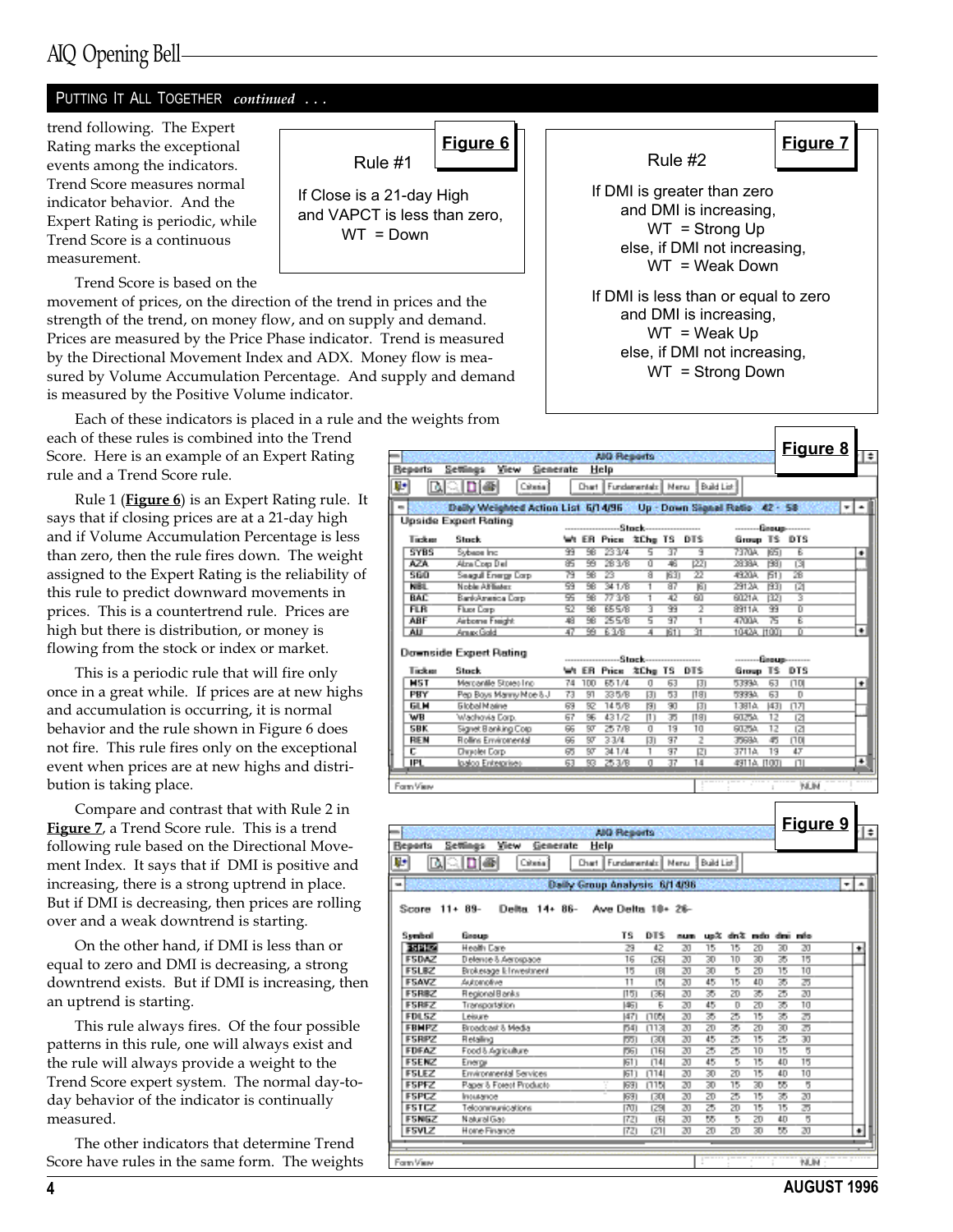#### PUTTING IT ALL TOGETHER continued ...

from each of the rules are combined into the Trend Score. The more indicators that show strong uptrends, the higher the Trend Score. On the other hand, if all the indicators are showing weak or strong downtrends, then the value of the Trend Score will be close to -100.

#### Using Trend Score to Confirm a Stock Selection

An example of using Trend Score to confirm a stock selection is illustrated in Figure 8, the Weighted Action List for June 14. Since we are indeed bearish by this date, many traders will be looking for stocks to short. The Weighted Action List shows that MST, Mercantile Stores, has a downside Expert Rating of 100 but the stock's parent group has a positive Trend Score of 63. Do not fight the trend.

On the other hand, IPL, Ipalco Enterprises, has an Expert Rating of 93 to the downside and a group with a Trend Score of -100. The trend is your friend. I know which of these two I would consider to short.

#### Using Trend Score to Determine Group and Sector Rotation

The Daily Group Analysis report for June 14 is displayed in Figure 9. In this case, the groups are surrogate indexes, groups of stocks created with AIQ's MatchMaker to represent the Fidelity Select Funds.

This report is telling Select Fund traders to transfer funds from the Select Funds into the Money Market fund and take a trip. According to the summary at the top of this report, 89% of the surrogate indexes are in a downtrend, and 86% have a Trend Score lower than the prior period. Now that is bearish.

#### For Non-Timid Traders

The last example, Figure 10, is for the swashbuckling buccaneers among us. This is another Group Analysis report for June 14 containing surrogate index groups again constructed with MatchMaker. But in this case, the underlying indexes all have index options available. If one wants to play



the downward correction, a put or two on the CBOE Environmental Index might be called for. This index has a Trend Score of -66 and a Delta Trend Score of -113, the fastest declining index on the report.

Figure 11 shows the movement of the CBOE Environmental Index in the subsequent weeks. That's what I call trading the trend.

Trend Score is a powerful tool to add to our kit bag of tools in our

trading process. As we have illustrated, it can be used for market timing confirmation, determining sector rotation, analyzing groups, and picking stocks.

If the trend is our friend, then it goes without saying that the Trend Score is as well.  $\blacksquare$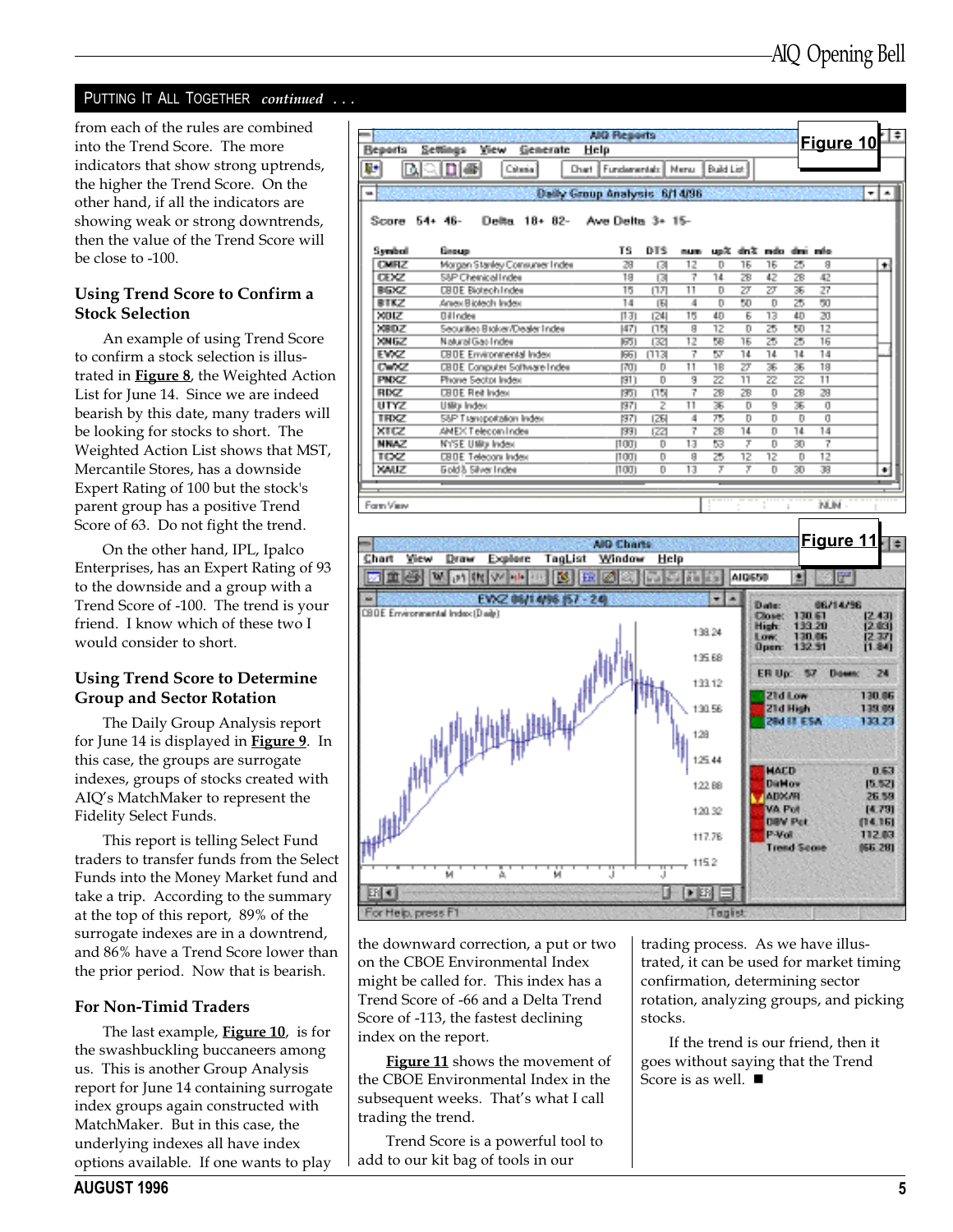## MARKET ANALYSIS

# AIQ'S NEW MARKET BREADTH BUILDER **SYSTEM TESTING**

### By David Vomund

ast month we introduced the<br>Market Breadth Builder,<br>available in TradingExpert's<br>new 3.0 version. The Breadth Builder Market Breadth Builder, available in TradingExpert's creates breadth data which allows us to use indicators such as the Advance Decline Line, Advance Decline Oscillator, and New Highs/New Lows for groups, sectors, or user created lists. A secondary benefit is that we can use the very successful AIQ market timing model for groups, sectors, or user created lists. In this article, we'll begin to test Expert Rating signals generated by the market timing model for the AIQ Pyramid industry sectors.

Breadth data is most valid when created from a large group of stocks. The average AIQ Pyramid industry group has only four stocks, which is not enough. Instead, we'll test the Breadth Builder on the Pyramid sectors. It will then calculate breadth on all the stocks within each sector.

We began by testing eight of the fifteen Pyramid sectors (next month we'll test the remaining sectors). For these sectors, we compared the regular Expert Ratings to the market Expert Ratings which were derived using the Breadth Builder. The time period for this test, January 1994 to July 15, 1996, covers approximately two and one-half years. This time period includes both a sideways market and a strongly advancing market.

This is a strictly mechanical test which considers only signals of 95 or greater and uses the Phase indicator for confirmation. If a buy signal of 95 or greater is registered, we bought the sector when the Phase indicator began to increase (or on the day of the signal if the Phase was already increasing). Conversely, we sold when a sell signal of 95 or greater was confirmed by a decreasing Phase indicator.

This is a test of the accuracy of the Expert Ratings and not a test of an actual trading strategy. After all, you can't buy a sector. Therefore, we make the assumption that we could buy at the close on the day of confirmation. Commissions and slippage are not included.

Table 1 shows the results of the eight sectors we selected. The first column shows the average annual rate of return from trading the sectors based on the Expert Ratings from the regular AIQ stock timing model. The second column lists the results of timing the sectors using Breadth Builder to create a market for each sector. The final column lists the buy-and-hold results.

We first notice that the results with our regular knowledge base on sectors are unimpressive. This confirms our long held belief that regular (stock) Expert Ratings do not work for groups and sectors. Instead, it is better to use Trend Score and Delta Trend Score values (this is why our group and sector reports are based on Trend Score instead of Expert Ratings).

Next, we see that results dramati-

cally improve when we use the market timing model on sectors instead of the regular model. On average, the return with the market model is more than double the return with the regular model.

Despite the fact that performance dramatically improves by creating a market for each sector, we see that it still does not beat a buy-and-hold strategy for the 2-1/2 year test period. Does this mean that the new Expert Ratings should be ignored? Not so fast. Until this July, we've been in a market that has been, for the most part, steadily rising - a buy-and-hold type market. It is hard for a timer to outperform when there are no corrections. Looking at the individual sectors, the sectors that outperformed the most were those that experienced a correction, such as was the case for the Consumer-Cyclical and Transportation sector.

A second and more important consideration is that the annualized return of the average trade based on the market model is greater than the annualized buy and hold return. Table 2 lists the average return and the average holding period for each buy

Table 1

|                           | Regular<br><b>ER</b> Trading | Builder<br>ER Trading | Buy &<br>Hold |
|---------------------------|------------------------------|-----------------------|---------------|
| Basic Materials           | 7.83                         | 5.64                  | 8.54          |
| Consumer-Cyclical         | 1.09                         | 9.41                  | $-1.14$       |
| <b>Financial Services</b> | 4.15                         | 7.52                  | 15.97         |
| Health $&$ Pharm.         | 2.03                         | 8.15                  | 30.97         |
| Oil-Prod. & Services      | 8.46                         | 18.37                 | 15.27         |
| Technology                | $-5.85$                      | 17.65                 | 19.49         |
| Transportation            | 9.17                         | 5.39                  | 1.17          |
| Utility                   | 4.30                         | 0.03                  | 2.49          |
| Average =                 | 3.90                         | 9.02                  | 11.60         |

#### Average Annual Rate of Return (%)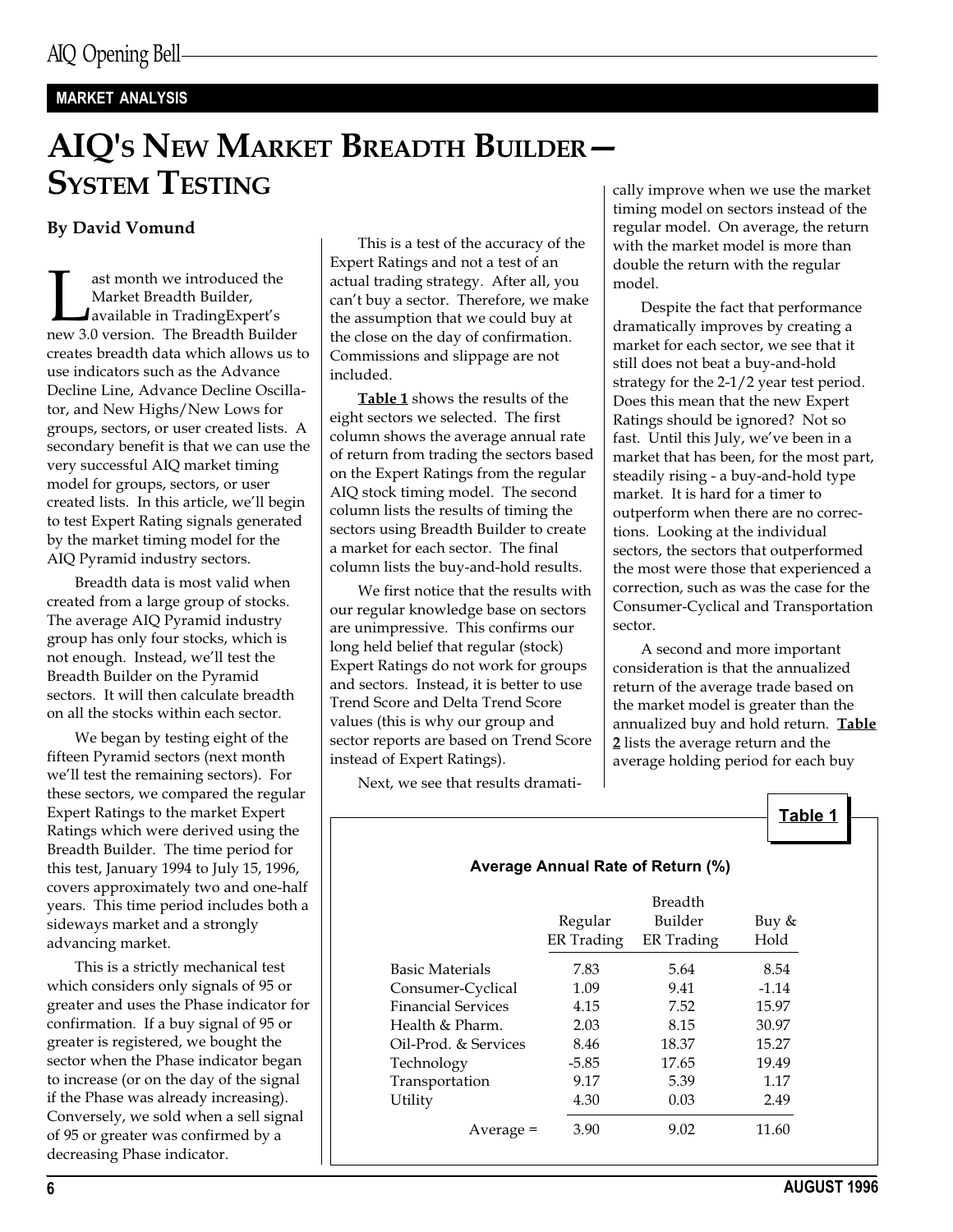#### MARKET ANALYSIS continued ...

signal. The second column annualizes the first column. The final column shows the annual (buy-and-hold) return for each sector.

We see that, in six of the eight cases, the annualized return for an Expert Rating buy period is greater than the annual buy-and-hold return. This is even true for sectors such as Financial for which the timing model severely underperformed buy-andhold (see Table 1). How can this be? The Financial sector on average made 1.5% in 18 days during each buy signal. This is nearly twice the rate of return for this sector during an average 18 day time period.

The reason that the timing model underperformed is that the model was on a sell during some periods when the sector rallied. Therefore, the timing model outperformed when it was on a buy signal but underperformed overall because it didn't catch every move. This tells us that the Expert Ratings don't catch every bullish rally but when the sector is on a buy signal, it outperforms.

#### Summary

For the eight sectors tested, we see that a mechanical model which buys and sells sectors based on market

|                           |                                     |                            | Table 2                   |
|---------------------------|-------------------------------------|----------------------------|---------------------------|
|                           | <b>Breadth Builder Test Results</b> |                            |                           |
|                           | ER Trading<br>% Gain per Trade      | ER Trading<br>Annualized % | Buy &<br>Hold<br>Annual % |
| Basic Materials           | 1.4 in 39 days                      | 12.91                      | 8.54                      |
| Consumer-Cyclical         | 1.7 in 30 days                      | 20.88                      | $-1.14$                   |
| <b>Financial Services</b> | 1.5 in 18 days                      | 30.00                      | 15.97                     |
| Health & Pharm.           | 1.9 in 24 days                      | 27.10                      | 30.97                     |
| Oil-Prod. & Services      | 3.3 in 44 days                      | 27.50                      | 15.27                     |
| Technology                | 2.7 in 28 days                      | 33.75                      | 19.49                     |
| Transportation            | 1.1 in 38 days                      | 11.00                      | 1.17                      |
| Utility                   | $0.1$ in 28 days                    | 0.13                       | 2.49                      |
|                           | Average =                           | 20.41                      | 11.60                     |

Expert Ratings underperformed a buyand-hold strategy. That's mainly because of the rallies that were missed. The Expert Ratings tend to be countertrend so if a buy signal is not registered when a sector is near a low and beginning to rally, then it is not likely that a buy signal will occur as the sector enters its strong advance.

While the sector Expert Ratings don't work for someone who's looking for a black box trading system, they are effective for a trader who wants to buy outperforming sectors. When a sector

is on a buy signal, its average return (on an annualized basis) exceeds its average buy-and-hold return. The Expert Ratings are effective in flagging bullish moves.

Note: The results and conclusions of our sector testing does not apply to the overall market or individual stocks. We've already seen that the market timing Expert Ratings can effectively be applied to timing the S&P 500 using a mechanical trading method.  $\blacksquare$ 

#### STOCK DATA MAINTENANCE

The following table shows past and future stock splits and large dividends:

| <b>Stock</b>          | Ticker      |     | Split/Div. Approx. Date | <b>Stock</b>         | Ticker      |     | Split/Div. Approx. Date |
|-----------------------|-------------|-----|-------------------------|----------------------|-------------|-----|-------------------------|
| Palm Harbor Homes     | <b>PHHM</b> | 5:4 | 08/05/96                | Beckton Dickinson    | <b>BDX</b>  | 2:1 | 08/16/96                |
| <b>ABM</b> Industries | ABM         | 2:1 | 08/06/96                | Nobility Homes       | <b>NOBH</b> | 3:2 | 08/19/96                |
| Cubic Corp            | <b>CUB</b>  | 3:2 | 08/08/96                | Wolverine Worldwide  | <b>WWW</b>  | 3:2 | 08/19/96                |
| ACC Corp              | ACCC        | 3:2 | 08/09/96                | Data Research Assoc. | DRAI        | 3:2 | 08/20/96                |
| Bank of NY            | BK          | 2:1 | 08/09/96                | Graham Corp          | <b>GHM</b>  | 3:2 | 08/26/96                |
| Hubbell Inc.          | HUB.B       | 2:1 | 08/12/96                | Keystone Financial   | <b>KSTN</b> | 3:2 | 08/26/96                |
| Werner Enterprise     | <b>WERN</b> | 3:2 | 08/12/96                | Infodata Systems     | <b>INFD</b> | 2:1 | 08/26/96                |
| Heritage Media        | <b>HTG</b>  | 2:1 | 08/13/96                | Life Tech.           | <b>LTEK</b> | 3:2 | 08/29/96                |
| NTN Canada Inc.       | <b>NTNC</b> | 3:2 | 08/15/96                | Coachmen Inds.       | COA         | 2:1 | 08/29/96                |
| Magna Bancorp         | <b>MGNL</b> | 2:1 | 08/16/96                | Sun America          | <b>SAI</b>  | 2:1 | 09/02/96                |

#### Trading Suspended:

Rockefeller Center Prop. (RCP) Ameridata Technologies (ADA)

Acme Cleveland (AMT) Community Health Systems (CYH)